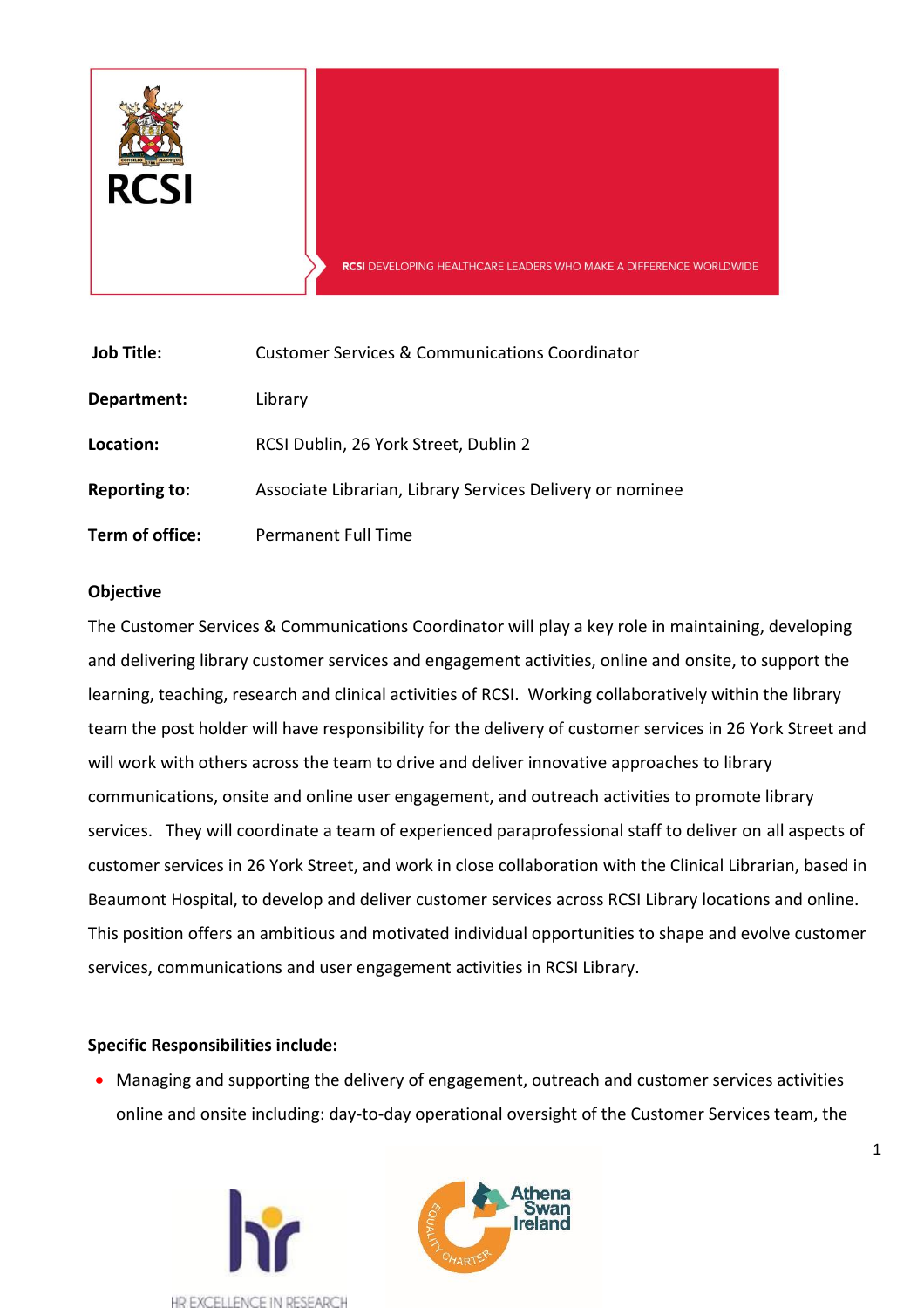

virtual information desk, circulation services, information & referral services, library spaces and facilities in 26 York Street;

- Providing direction and supervision to the team of paraprofessional staff supporting engagement and customer services including but not limited to: proactive delegation of tasks; supervision and review of work processes and workflows; staff training; professional development planning; ensuring alignment of the team with operational and, strategic goals. Working closely with the Outreach and Information Point Library Assistant to ensure the smooth running of library facilities and events hosted in the library 26 York Street such as Computer Room bookings and pop-up student and staff events at the Expo Stage.
- Supporting the development and delivery of user engagement and outreach activities to promote the library's expert services; including providing orientations and workshops.
- Playing a key role in developing library marketing and communications via multimodal channels onsite and online including social media, digital and physical signage, student and staff bulletins/newsletters, library website, LibGuides, LibAnswers and the staff portal.
- Exploring ways to understand, enhance and improve the user experience using a variety of methods, including evidence based decision-making and User Experience (UX). Developing expertise in UX methodologies and user engagement strategies and providing expert advice to others on the team.
- **Building and maintaining strong strategic and working relationship with stakeholders and key** support departments within RCSI and strong working relationships within the library team. Developing and maintaining relationships with peers in similar roles in other institutions



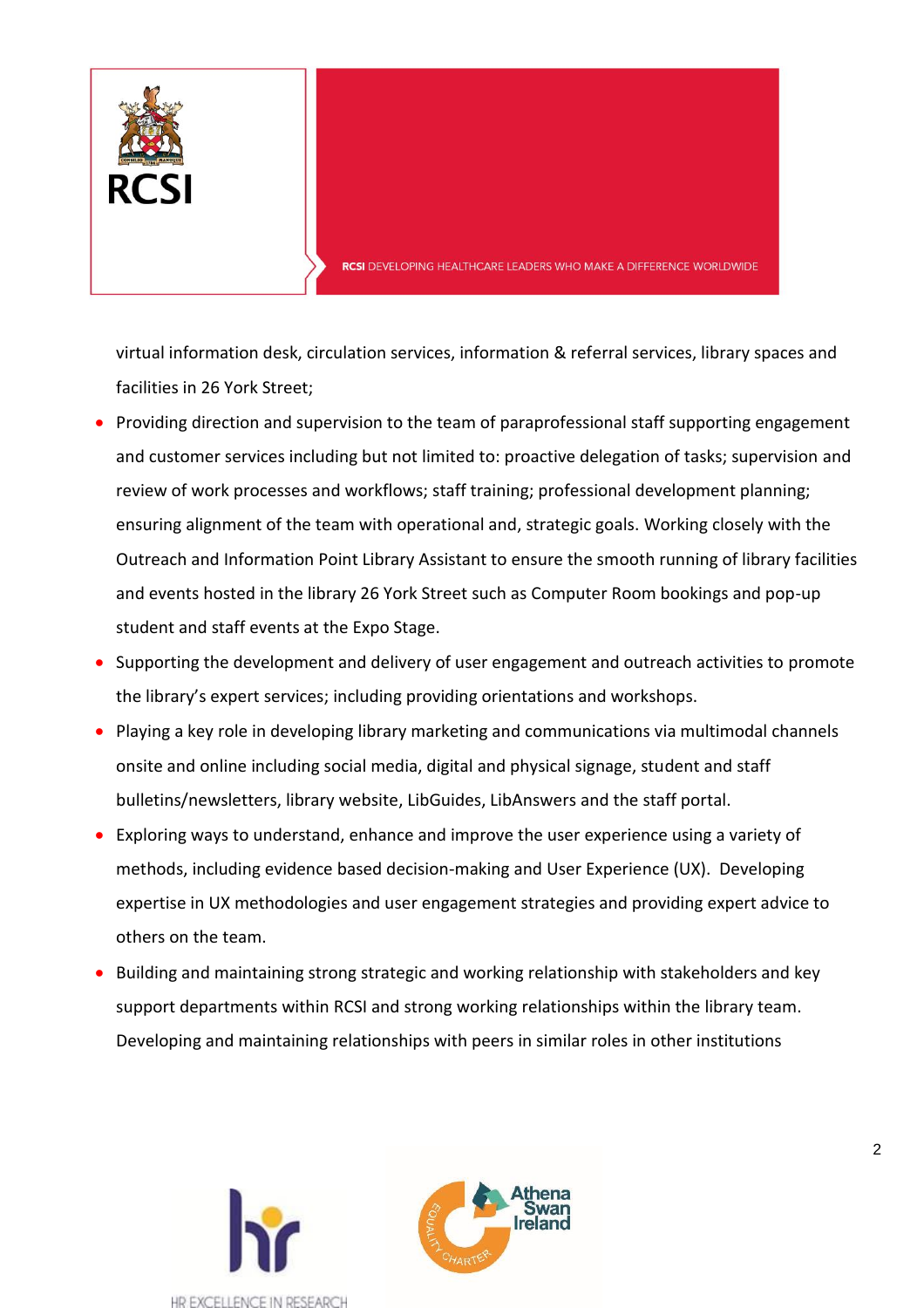

- Compiling usage reports & other analytics demonstrating value for money, documenting workflows and processes, devising instructional materials, monitoring quality and leading on the continuous improvement of processes.
- Actively exploring and promoting new service developments in relation to customer services, user experience & engagement and fostering a culture of innovation and creativity. Promoting, leading and advocating for continuous improvement, excellence and innovation through change projects.
- Working in collaboration with the Clinical Librarian and Associate Librarian, Library Services Delivery to ensure a coordinated approach to customer services development and providing the best possible user experience onsite and online. Areas of coordination include: formulating, developing and implementing service policies; developing and delivering training programmes for the Customer Services team to ensure current and future service needs are met; reviewing and developing circulation services; monitoring and evaluating use of library services and facilities; developing services and spaces in response to usage, user feedback and institutional strategic priorities.
- Active horizon scanning, monitoring technology trends and evaluating their potential impact in enhancing engagement, customer services, communications and online service provision. Prepare and submit proposals on enhancements, advising on their application within the context of RCSI priorities.
- Proactively engage in training and development relevant to the role, and promote work through various professional development opportunities.
- Representing the best interest of RCSI at all times including serving on external committees as required. Participating in appropriate internal University and College groups/committees and external committees such as CONUL.



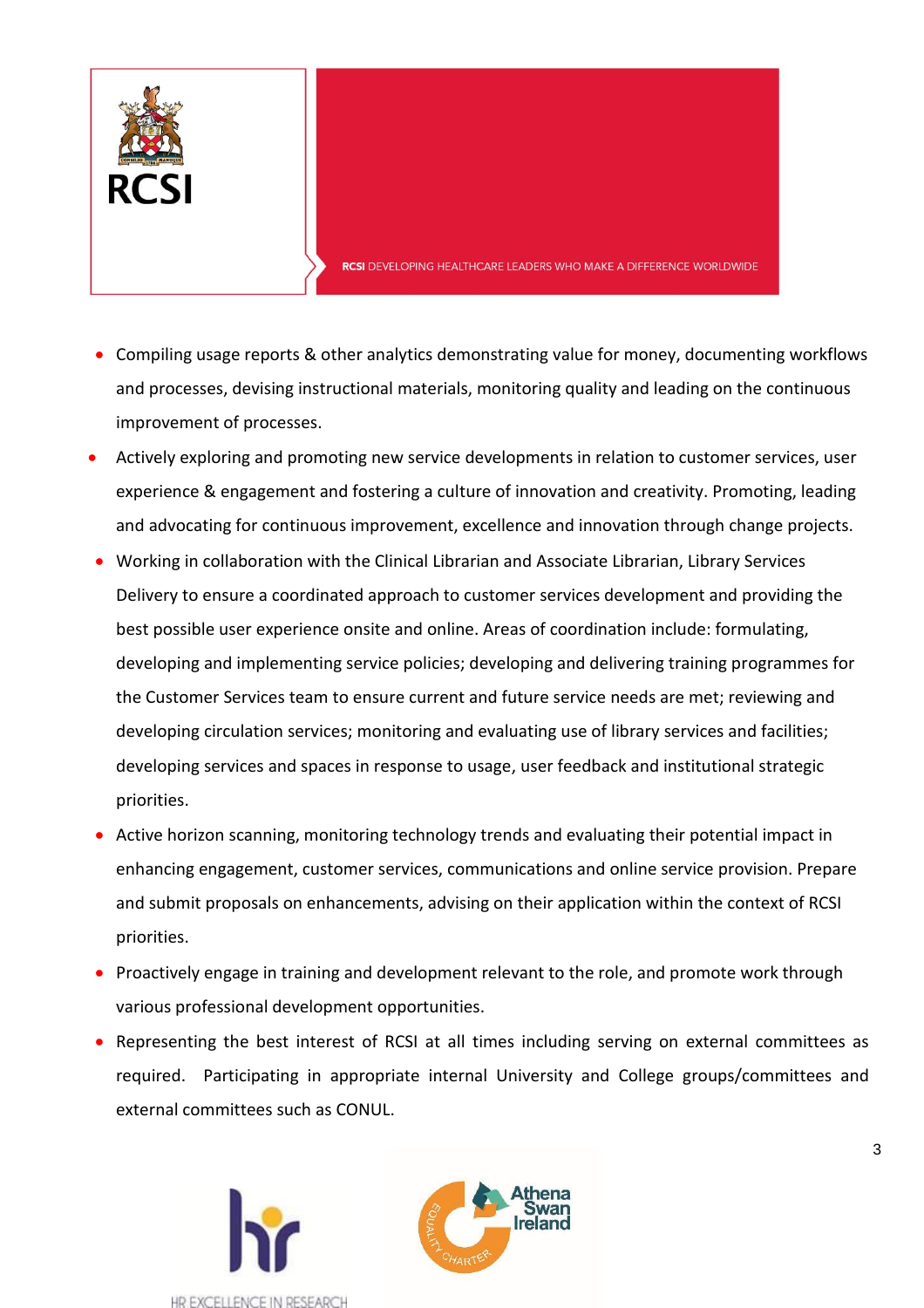

- Performing other duties as required from time to time or set out by the Director of Library Services, or nominee.
- On occasion, the post holder will be required to support Customer Services in RCSI Library, Beaumont Hospital.
- Comply with statutory legislation and rules and requirements in furtherance of your own and general staff welfare and safety.

Person Specification:

## **Essential:**

- An honours primary degree and postgraduate qualification in Librarianship and Information Studies and relevant experience in a similar or cognate role. OR
- An honours primary degree and relevant postgraduate qualification such as customer services, communications & marketing and relevant experience in a similar or cognate role.
- Demonstrated experience of supervising and managing teams providing front line customer services.
- Demonstrated experience of developing marketing and communication channels including, social media tools, to promote products and services.
- Project management experience and the ability to effectively manage your own and others workloads through setting and maintaining priorities, meeting deadlines, achieving quality standards, planning and prioritising to effectively deliver individual, team, service and institutional objectives
- Excellent interpersonal, customer services, verbal and written communication skills. Strong analytical and numeracy skills



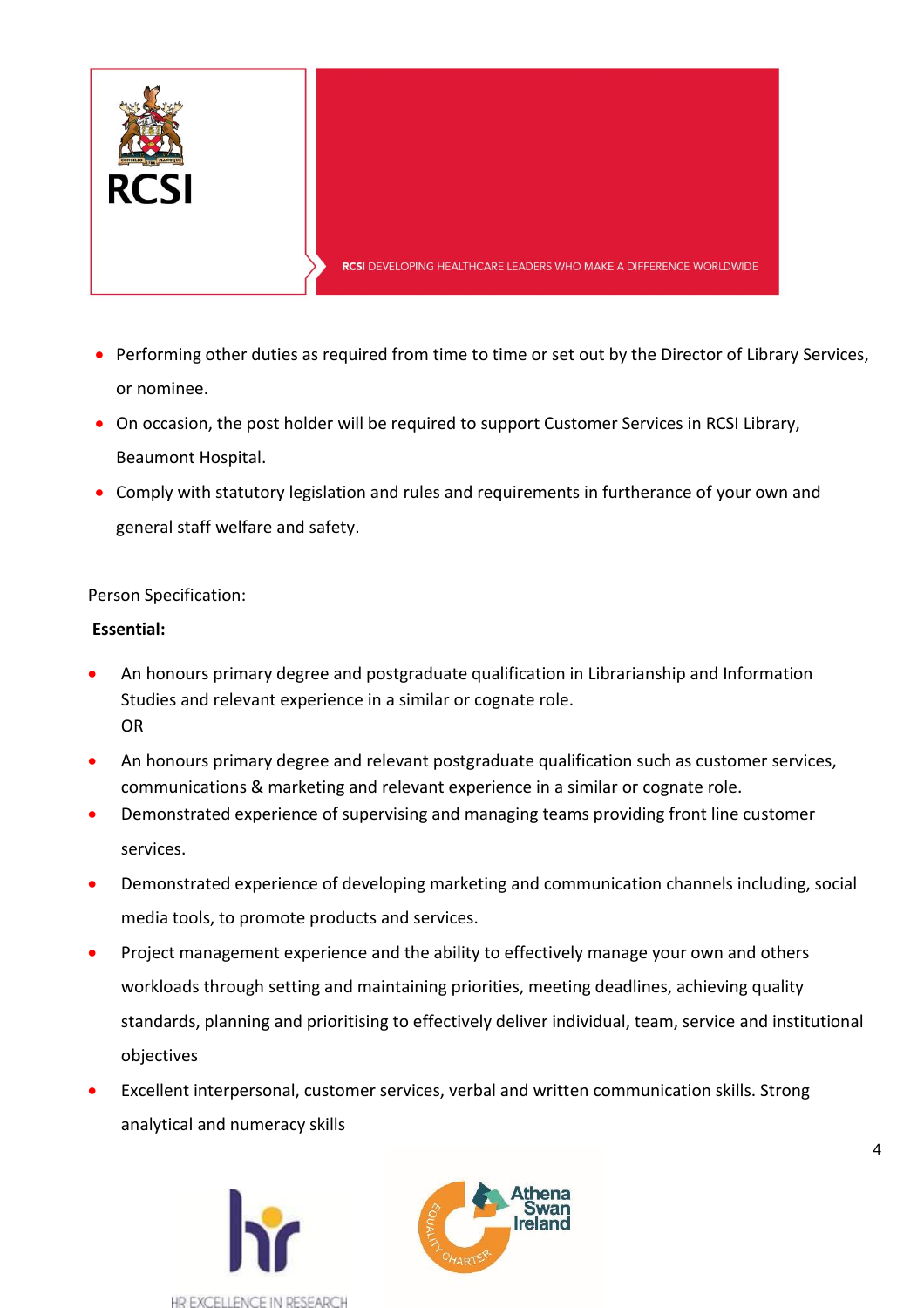

- Self-motivated & self-directed, with demonstrated strong customer service ethic & commitment, energetic, resilient, adaptable and comfortable working in a demanding and fast paced environment.
- Ability to work both collaboratively in a team and independently with internal and external parties and diverse constituencies, including other staff, cross-department teams and library users.

# **Desirable:**

- Library experience highly desirable but evidence of relevant work experience in a comparable environment will be considered.
- Experience in developing and managing library customer services in an academic or health sciences environment.
- Experience in applying user experience design to effect meaningful and valuable service development.
- Depth and breadth of IT Skills relevant to the role including but not limited to library management systems; discovery systems; webpage creation and editing; MS Office; social media tools.
- Knowledge of, and commitment to delivering, current best practices in web usability, user experience, emerging library technology trends and current IT issues in academic libraries and the higher education sector in Ireland.
- Knowledge and experience of managing a suite of service webpages.
- Interest and aptitude for locating and experimenting with innovative technologies and platforms to enhance services and engagement.
- Proven commitment to self-motivated continuing professional development including the ability to acquire new skills and apply them effectively; membership of LAI or equivalent professional association highly desirable.



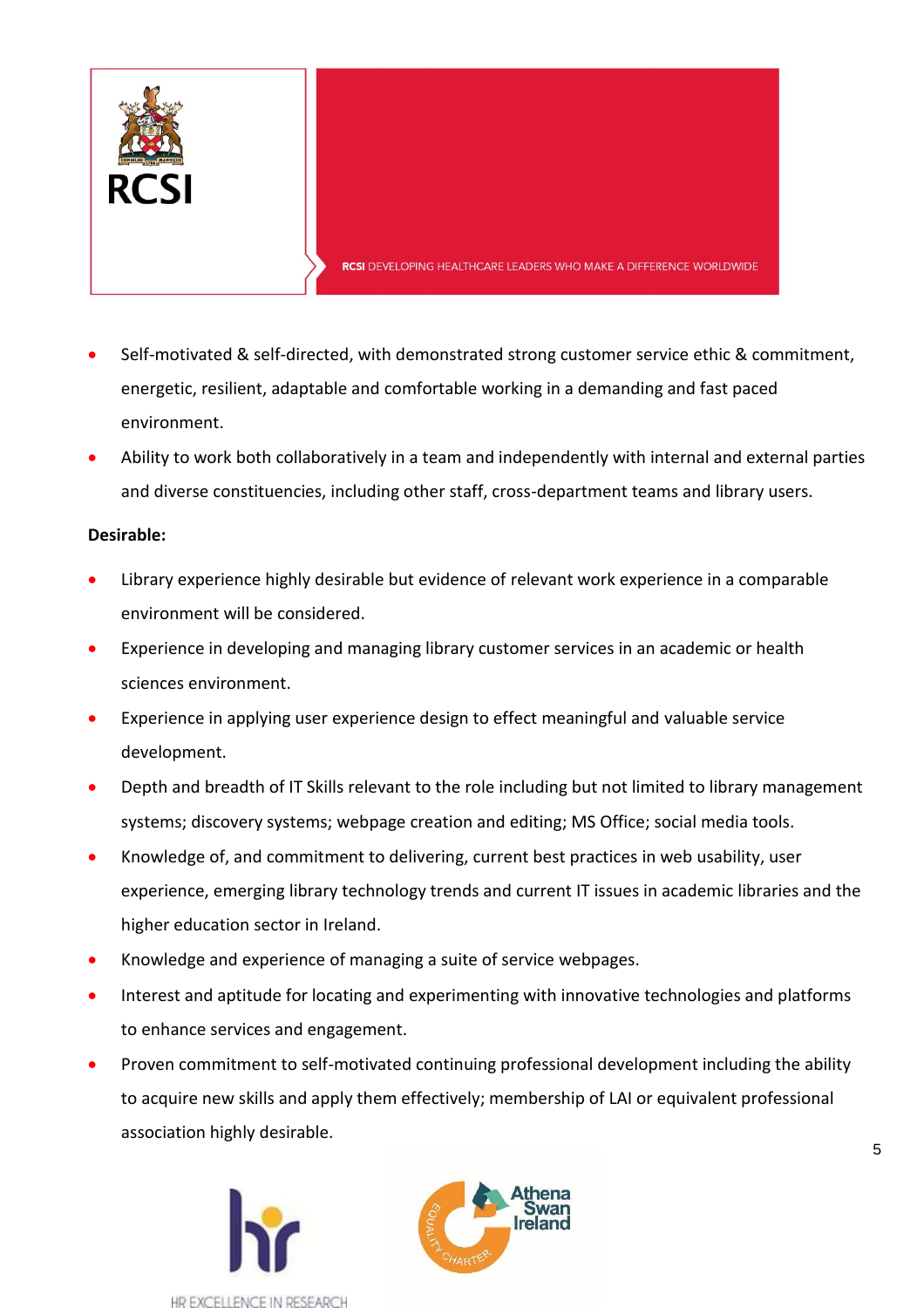

- Broad knowledge of current and emerging developments in the areas of student engagement, user experience, service assessment.
- Demonstrated ability to adapt to changing environments and priorities and evidence of a flexible approach to work.
- Ability to use and interpret data and take an evidenced based approach to service development.

### **The Process:**

Shortlisted candidates will be invited for a formal interview via MS Teams, which will include a presentation.

#### **Particulars of Post**

This post is a permanent appointment to the Assistant Librarian salary scale. The appointee reports to the Associate Librarian, Library Services Delivery.

### **Informal Enquiries**

Informal enquiries are invited in the first instance through to Fiona Houlihan, Recruitment Partner [\(fionahoulihan@rcsi.ie](mailto:fionahoulihan@rcsi.ie) )



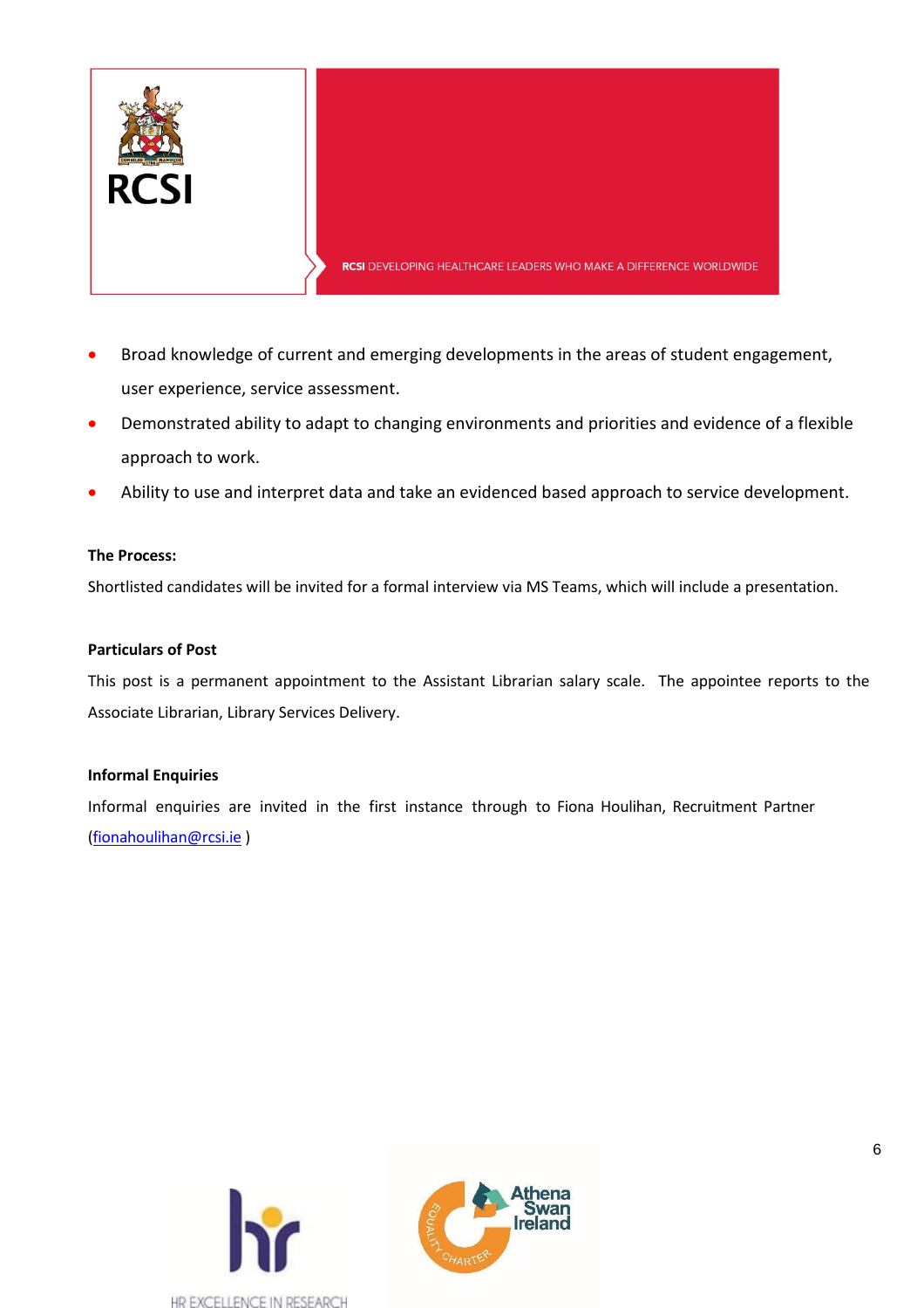

#### **Some benefits working with RCSI:**

- Onsite gym €10 per month
- Flexible working arrangements
- Automatic enrolment to a pension scheme for all employees
- Life assurance/death in service
- Long term illness/disability income replacement
- Free advice on health/motor and home insurance
- Discounted services, including GP
- Support for parents and carers
- Taxsaver commuter tickets
- BiketoWork
- Free eye test at the National Optometry centre
- €12/day for parking for all RSCI staff in the St. Stephens green/RCSI car park
- RCSI's Learning and Development team facilitate and provide training opportunities for all staff
- Sports and social club
- Opportunities to volunteer in the community

### **Sports and Social club**

- Yoga, Pilates, fitness classes, Zumba, tag rugby
- Social evenings
- Summer BBQ, drinks nights
- One-off events
- Taste of Dublin, Dublin Horse Show, various sports, theatre, music, comedy events, Leinster Rugby ticket

draws

- Family events
- Family day at Dublin Zoo, kid's Christmas party, pantomime

### *Please Note:*

*This job description may be subject to change to reflect the evolving requirements of the Department and RCSI in developing healthcare leaders who make a difference worldwide.*

*Similar vacancies that arise in the next 6 months may be filled from the pool of applicants that apply for this position.*